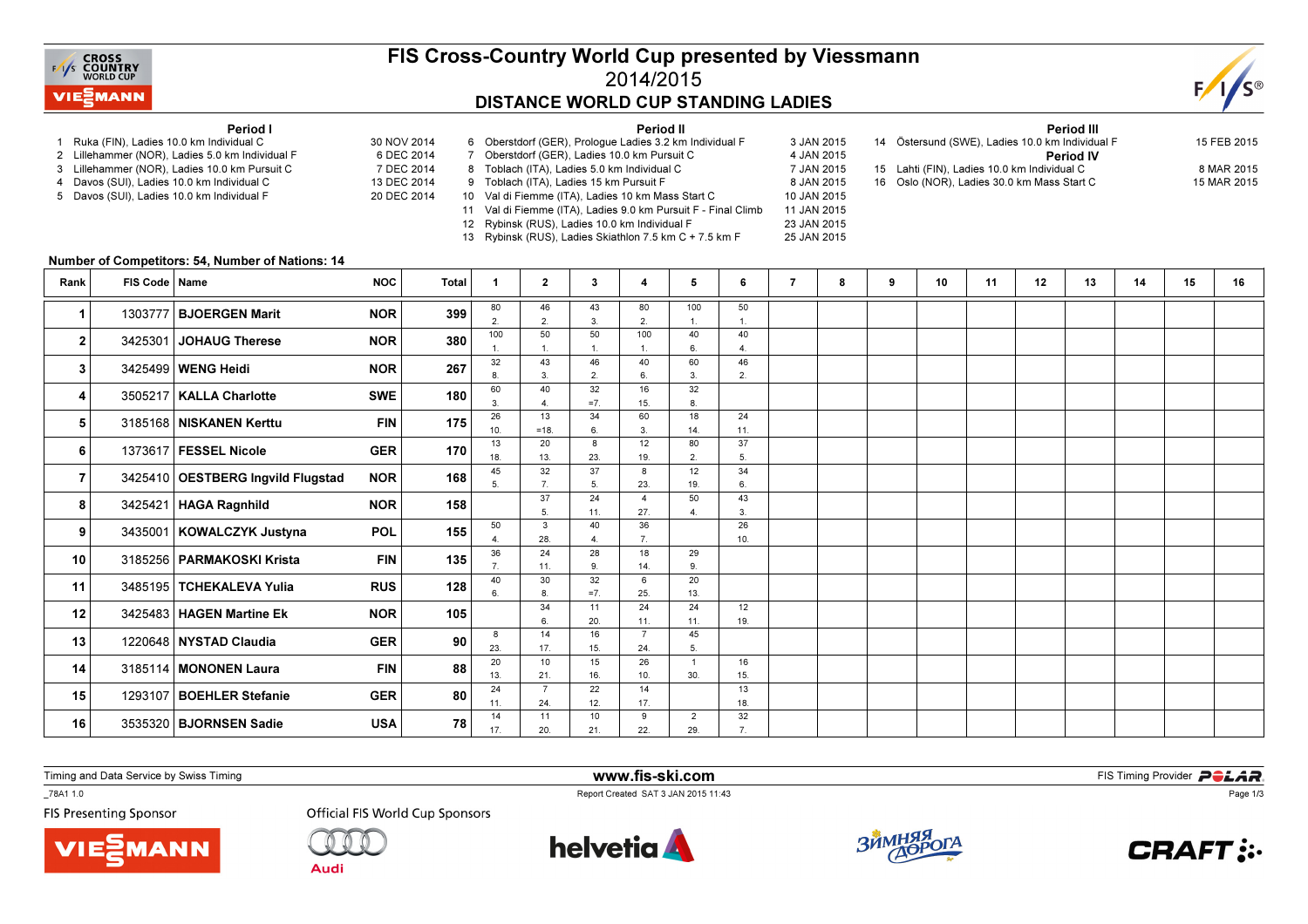**EXAMPLE CROSS**<br>
FAYS **COUNTRY**<br>
WORLD CUP VIEZMANN

## FIS Cross-Country World Cup presented by Viessmann2014/2015

#### DISTANCE WORLD CUP STANDING LADIES



| Rank | FIS Code   Name |                                  | <b>NOC</b> | <b>Total</b> | $\mathbf{1}$          | $\overline{2}$           | $3^{\circ}$            | 4         | 5                      | 6                          | $\overline{7}$ | 8 | 9 | 10 | 11 | 12 | 13 | 14 | 15 | 16 |
|------|-----------------|----------------------------------|------------|--------------|-----------------------|--------------------------|------------------------|-----------|------------------------|----------------------------|----------------|---|---|----|----|----|----|----|----|----|
| 17   | 3505434         | <b>WIKEN Emma</b>                | <b>SWE</b> | 77           | 10<br>21.             | 8<br>23.                 | 20<br>13.              | 13<br>18. | 26<br>10.              |                            |                |   |   |    |    |    |    |    |    |    |
| 18   |                 | 3535261 STEPHEN Elizabeth        | <b>USA</b> | 76           |                       | 9<br>22.                 | $\overline{4}$<br>27.  | 11<br>20. | 22<br>12.              | 30<br>8.                   |                |   |   |    |    |    |    |    |    |    |
| 19   |                 | 3505183   HAAG Anna              | <b>SWE</b> | 73           |                       | $\overline{1}$<br>$=30.$ | 12<br>19.              | 50<br>4.  | $5\phantom{.0}$<br>26. | $5\phantom{.0}$<br>$= 26.$ |                |   |   |    |    |    |    |    |    |    |
| 20   |                 | 3205075 HERRMANN Denise          | <b>GER</b> | 70           | 12<br>19.             | 22<br>12.                |                        |           | 16<br>15.              | 20<br>13.                  |                |   |   |    |    |    |    |    |    |    |
| 21   |                 | 3505093 BLECKUR Sofia            | <b>SWE</b> | 69           | 15<br>16.             |                          |                        | 45<br>5.  | 9<br>22.               |                            |                |   |   |    |    |    |    |    |    |    |
| 22   |                 | 3505090   INGEMARSDOTTER Ida     | <b>SWE</b> | 68           | 18<br>14.             | 28<br>9.                 | 9<br>22.               |           | 13<br>18.              |                            |                |   |   |    |    |    |    |    |    |    |
| 23   |                 | 3505834 HENRIKSSON Sofia         | <b>SWE</b> | 51           | 22<br>12.             |                          |                        | 29<br>9.  |                        |                            |                |   |   |    |    |    |    |    |    |    |
| 24   |                 | 3535410 DIGGINS Jessica          | <b>USA</b> | 48           |                       | 16<br>15.                |                        | 10<br>21. | $\overline{4}$<br>27.  | 18<br>14.                  |                |   |   |    |    |    |    |    |    |    |
| 25   |                 | 3185137   KYLLOENEN Anne         | <b>FIN</b> | 47           | 9<br>22.              |                          | $\overline{1}$<br>30.  | 32<br>8.  |                        | $5\phantom{.0}$<br>$= 26.$ |                |   |   |    |    |    |    |    |    |    |
| 26   |                 | 3425365   FALLA Maiken Caspersen | <b>NOR</b> | 47           | 6<br>25.              | 13                       | 26                     |           |                        | $\overline{2}$<br>29.      |                |   |   |    |    |    |    |    |    |    |
| 27   |                 | 3155249 NOVAKOVA Petra           | <b>CZE</b> | 45           | $5\phantom{.0}$       | $=18.$<br>26             | 10.                    |           | 14                     |                            |                |   |   |    |    |    |    |    |    |    |
| 28   |                 | 3565034 CEBASEK Alenka           | <b>SLO</b> | 42           | 26.<br>$\overline{2}$ | 10.<br>18                |                        |           | 17.                    | 22                         |                |   |   |    |    |    |    |    |    |    |
| 29   |                 | 1274580   ISHIDA Masako          | <b>JPN</b> | 41           | 29.<br>16             | 14.                      | 3                      | 22        |                        | 12.                        |                |   |   |    |    |    |    |    |    |    |
| 30   |                 | 1255374 ROPONEN Riitta-Liisa     | <b>FIN</b> | 36           | 15.                   |                          | 28.                    | 12.       | 36                     |                            |                |   |   |    |    |    |    |    |    |    |
| 31   |                 | 3195010 THOMAS HUGUE Coraline    | <b>FRA</b> | 36           |                       | 5                        |                        |           | 7.<br>$\mathbf{3}$     | 28                         |                |   |   |    |    |    |    |    |    |    |
| 32   |                 | 3485759 ZHUKOVA Natalia          | <b>RUS</b> | 32           | $\overline{4}$        | 26.                      |                        | 20        | 28.<br>8               | 9.                         |                |   |   |    |    |    |    |    |    |    |
| 33   |                 | 3505069 LINDBORG Sara            | <b>SWE</b> | 30           | 27.<br>11             |                          | 14                     | 13.<br>5  | 23.                    |                            |                |   |   |    |    |    |    |    |    |    |
| 34   |                 | 3055066 SMUTNA Katerina          | <b>AUT</b> | 29           | 20.<br>29             |                          | 17.                    | 26.       |                        |                            |                |   |   |    |    |    |    |    |    |    |
| 35   |                 | 3505754 NILSSON Stina            | <b>SWE</b> | 22           | 9.                    | $\overline{1}$           | 13                     |           |                        | 8                          |                |   |   |    |    |    |    |    |    |    |
|      |                 |                                  |            |              | $\mathbf{1}$          | $=30.$                   | 18.<br>$5\phantom{.0}$ |           |                        | 23.<br>15                  |                |   |   |    |    |    |    |    |    |    |
| 36   | 3155041         | VRABCOVA - NYVLTOVA Eva          | <b>CZE</b> | 21           | 30.                   | $\overline{2}$           | 26.                    |           | 15                     | 16.<br>$\mathbf{3}$        |                |   |   |    |    |    |    |    |    |    |
| 37   |                 | 1312216 BONER Seraina            | SUI        | 20           |                       | 29.                      |                        |           | 16.                    | 28.                        |                |   |   |    |    |    |    |    |    |    |
| 38   |                 | 3435014 JASKOWIEC Sylwia         | POL        | 19           |                       | 6<br>25.                 |                        |           | 6<br>25.               | $\overline{7}$<br>24.      |                |   |   |    |    |    |    |    |    |    |

Timing and Data Service by Swiss Timing

VIEZMANN

\_78A1 1.0

**FIS Presenting Sponsor** 

**Official FIS World Cup Sponsors** 

**Audi** 



www.fis-ski.com

Report Created SAT 3 JAN 2015 11:43



**m**<br>Fist Timing Provider<br>F<sup>11:42</sup>



Page 2/3